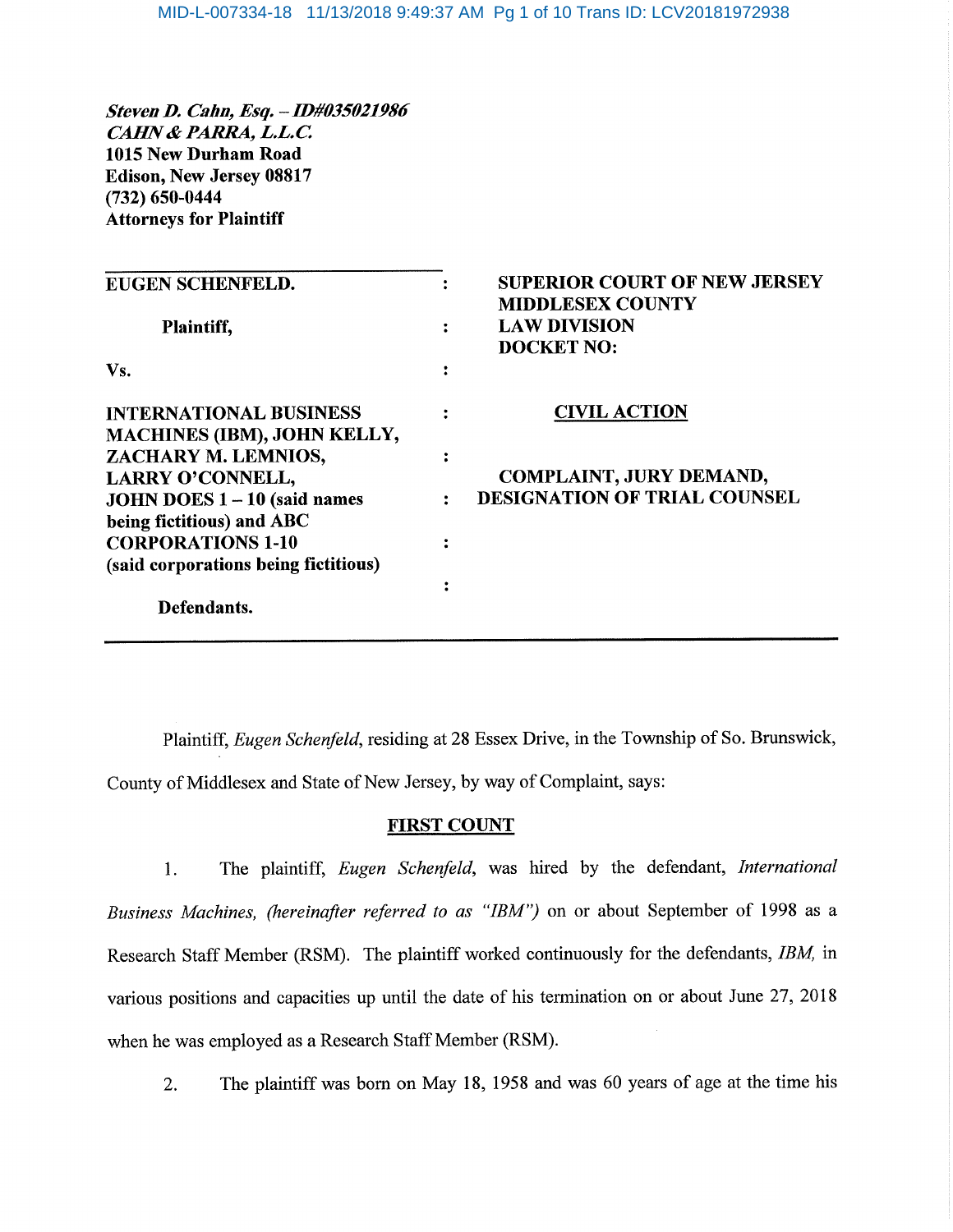# MID-L-007334-18 11/13/2018 9:49:37 AM Pg 2 of 10 Trans ID: LCV20181972938

employment was terminated on June 27,2018.

3. The defendant, IBM, is a technology company doing business in various locations in the United States, and the State of New Jersey including an office located in Piscataway Township.

4. The defendant, John Kelly, was a Senior Vice President, Cognitive Solutions and IBM Research for the defendants, IBM, and was a Manager and/or Supervisor of some aspects of the plaintiff's employment at the time of the plaintiff's termination.

5. The defendant, Zachary M. Lemnios, was a Vice President, Physical Science and Government Programs, and was a Manager and/or Supervisor of some aspects of the plaintiffs employment at the time of the plaintiff's termination.

6. The defendant, Larry O'Connell, a New Jersey resident, was the IBM Senior Location Executive, in charge of central and southern New Jersey and was a Manager and/or Supervisor of some aspects of the plaintiff's employment at the time of the plaintiff's termination.

7. The defendants, John Does  $1-10$ , New Jersey residents, are yet unknown and to be discovered employees of the defendants, IBM, and participated in, encouraged, aided, and/or otherwise assisted the organization and structuring of the decision making processes concerning the defendants' reduction in force, and the decision to terminate the plaintiff's employment.

8. On or about March 29, 2018 the plaintiff was employed by the defendants as a Research Staff Member (RSM), working from his home office in New Jersey and/or from the defendants' Piscataway, New Jersey location.

9. On or about March 29, 2018 the plaintiff was advised that the defendants IBM would be engaging in a reorganization of IBM's business and that the plaintiff had been selected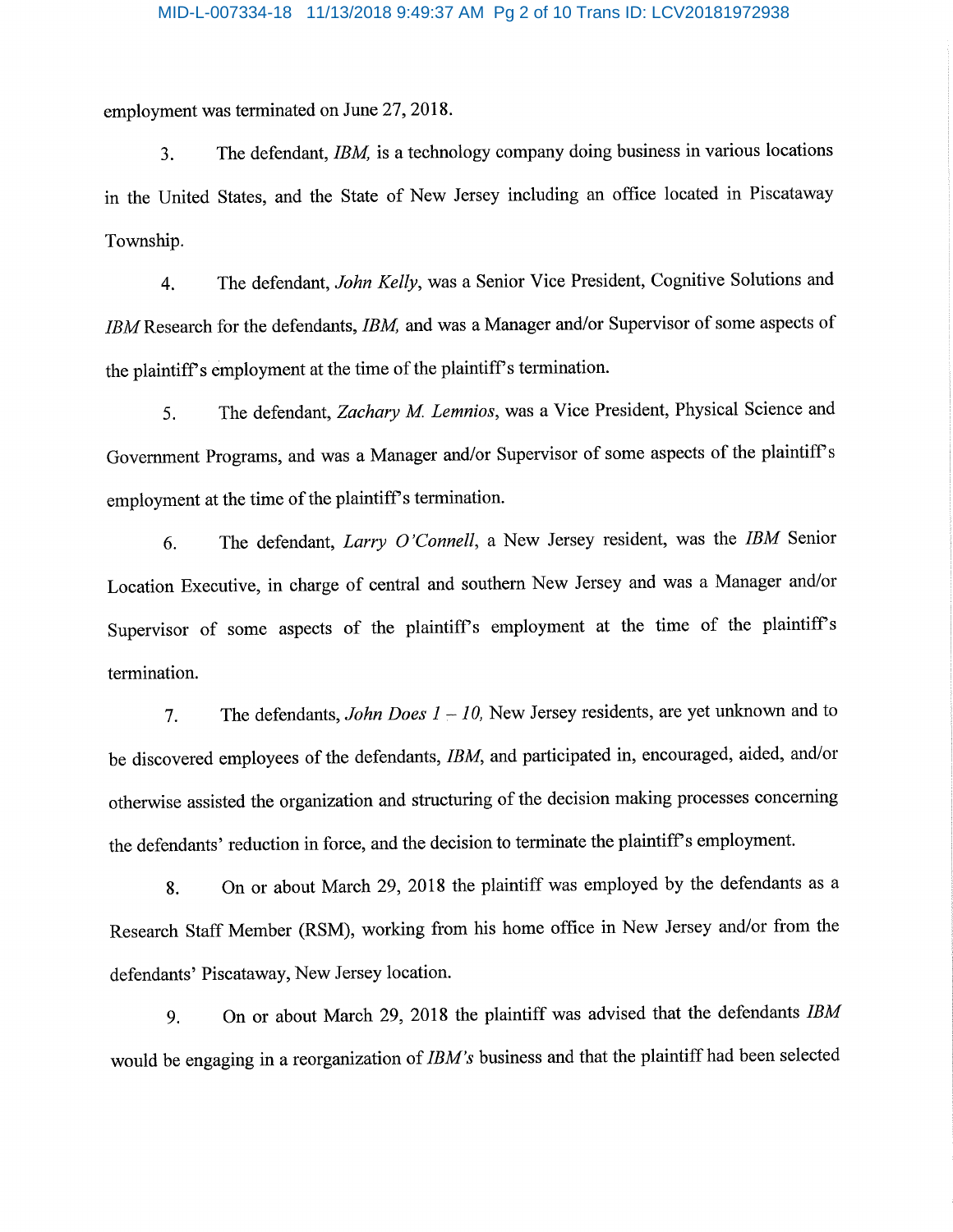# MID-L-007334-18 11/13/2018 9:49:37 AM Pg 3 of 10 Trans ID: LCV20181972938

for a permanent layoff. The plaintiff was further advised that his last day of employment with the defendants, IBM, would be June 27, 2018.

10. The plaintiff was among numerous employees selected for the defendants,  $IBM's$ reduction in force as a result of intentional and deliberate decisions to begin heavily recruiting and hiring younger employees while at the same time systematically phasing out and/or terminating older employees.

11. When the plaintiff learned that he had been selected for the defendants' reduction in force, he filed an administrative appeal challenging this decision, specifically alleging that the decision to terminate his employment was based on unlawful age discrimination.

12. When the plaintiff learned that he had been selected for the defendants' reduction in force, he researched open positions and other job opportunities with IBM throughout the United States, includmg open positions in Piscataway, New Jersey which he was fully qualified and capable of performing, and made various attempts to apply for available positions, and further advised the defendants he was interested in open job opportunities and wanted to remain employed with IBM.

13. The defendants failed to complete a full and proper investigation of the plaintiffs complaint and did otherwise wrongfully and unlawfully and based in whole or part on unlawful age discrimination affirm the decision to terminate the plaintiff's employment, and did otherwise prohibit the plaintiff from seeking other employment opportunities with the defendants, IBM.

14. The individual defendants, John Kelly, Zachary M. Lemnios and Larry O'Connell, along with other employees of the defendants, IBM, did meet with other IBM employees, plan, organize, coordinate and otherwise facilitate and participate in the decision making process, as well as the organization of the defendants' reduction m force as this decision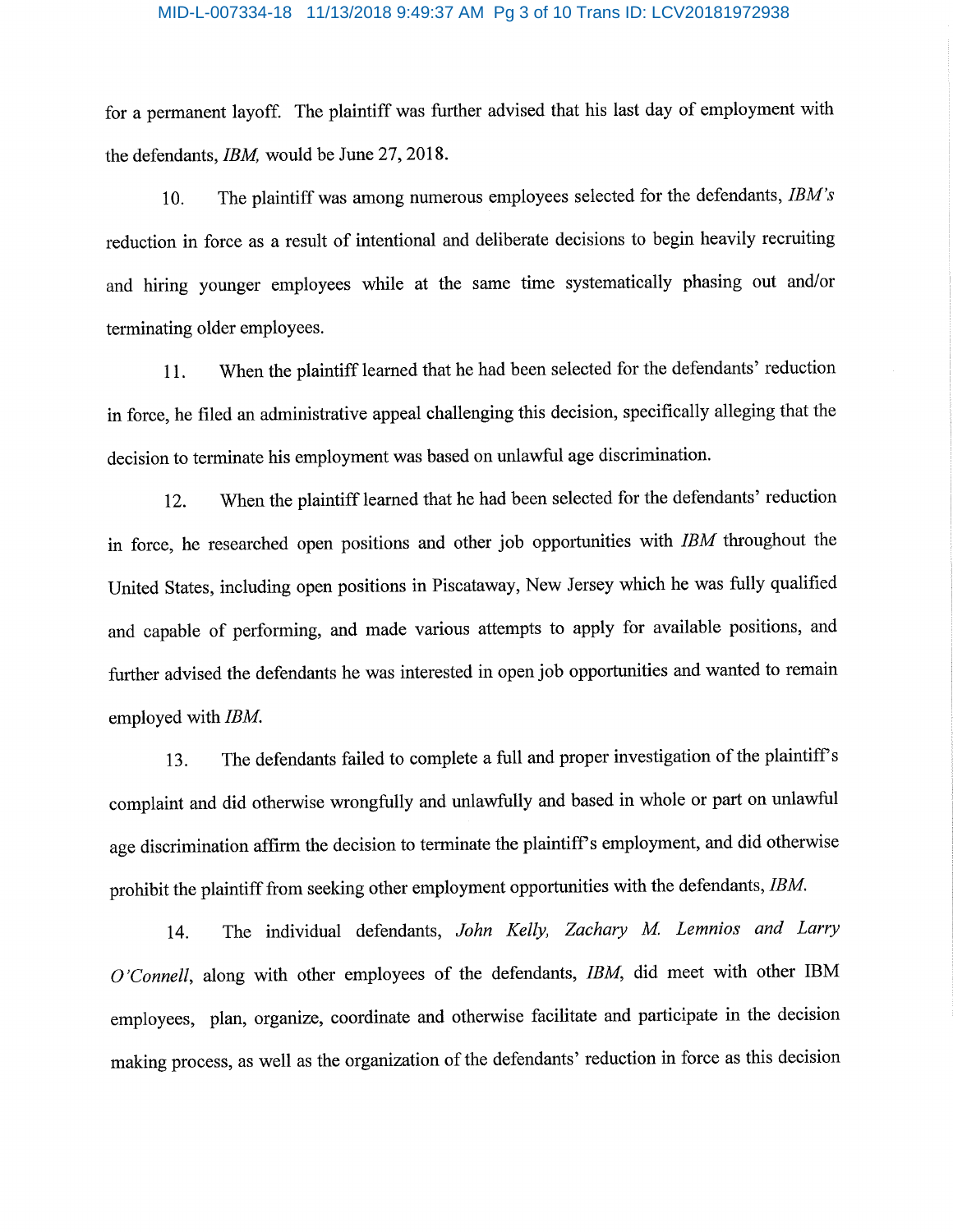# MID-L-007334-18 11/13/2018 9:49:37 AM Pg 4 of 10 Trans ID: LCV20181972938

making process affected the plaintiff's employment.

15. The defendants, IBM, John Kelly, Zachary M. Lemnios, Larry O'Connell, John Does  $1-10$  and ABC Corporations  $1-10$ , did engage in activities to advance a reduction in force that was designed in part to reduce a number of employees currently employed by the defendants, IBM, and working at various IBM worksites and/or locations including work sites and employees based in the State of New Jersey including the plaintiff's worksite in Piscataway, New Jersey and replace the employees with younger workers.

16. The defendants, IBM, John Kelly, Zachary M. Lemnios, Larry O'Connell, John Does  $1-10$  and ABC Corporations  $1-10$  assisted and participated in the organization and structuring of this layoff and/or reduction in force, and had obligations to accurately report information concerning the termination of employee to various government entities with oversight of the defendants, IBM's operations including IBM's New Jersey operations.

17. The plaintiff at all times relevant hereto was performing his position as a Research Staff Member (RSM) in a competent professional manner, meeting and exceeding the legitimate expectations of his employer.

18. The defendants, IBM, engaged in a pattern and practice including at its Piscataway, New Jersey location and as it effected IBM employees in New Jersey, in determining which employees would be subjected to a reduction in force based upon unlawful discriminatory concerns regarding the employee's age and did engage in other actions to facilitate this unlawful and adverse employment action in violation of the New Jersey Law Against Discrimination N.J.S.A. 10:5-1 et seq.

19. The decision to terminate the plaintiffs employment and the actions of the defendants was made in whole or part based upon unlawful discrimination concerning the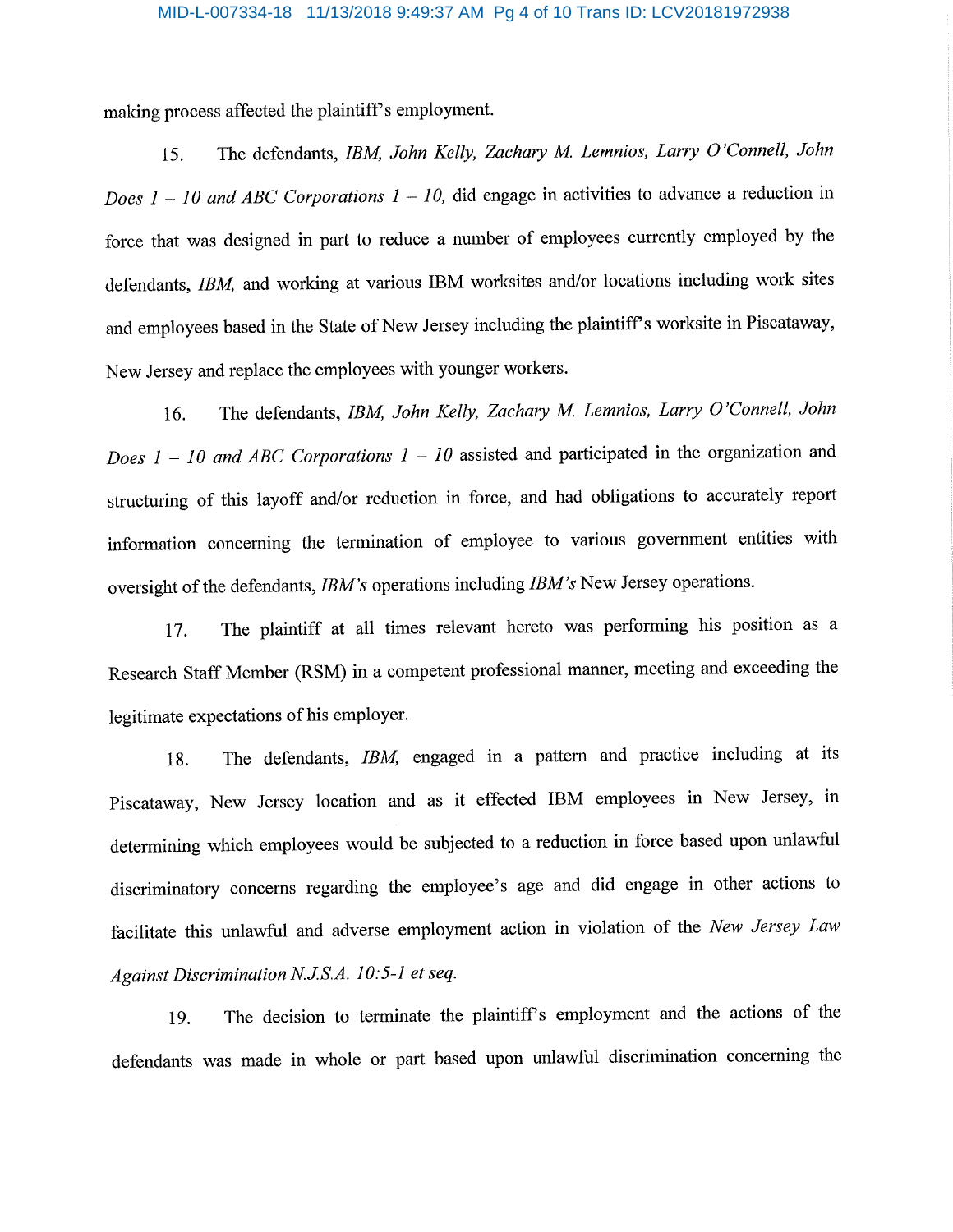plaintiffs age and/or unlawful perceptions concerning the plaintiffs age in violation of the New Jersey Law Against Discrimination N.J.S.A. 10:5-1 et seq.

20. As a direct and proximate result of the unlawful discriminatory conduct on the part of the defendants, the plaintiff suffered damages including economic damages, personal hardship, physical and emotional distress, severe emotional trauma and anxiety caused by the actions on the part of the defendants.

WHEREFORE the plaintiff demands judgment as follows: (a) ordering defendants to reinstate the plaintiff with fall back pay and benefits; (b) compensatory damages; (c) punitive damages; (d) damages including personal hardship, economic loss, physical and emotional stress, severe emotional trauma and anxiety caused by the uncertainty of this employment controversy, family and social disruption and other personal injuries; (e) costs and attorneys fees; (f) an order declaring the defendants have violated the New Jersey Law Against Discrimination and requiring them to take appropriate corrective action to end discrimination in the work place; and (g) for any other relief as the Court may deem equitable and just.

# SECOND COUNT

1. The plaintiff, *Eugen Schenfeld*, repeats each and every allegation of the First Count and Second Count as if more fully set forth herein at length.

2. The plaintiff, Eugen Schenfeld, was at all times relevant hereto fully experienced and capable of working for the defendants, IBM, in various capacities and/or positions.

3. The defendants, IBM, and the individual defendants, John Kelly, Zachary J. Lemnios, Larry O'Connell and John Does  $1-10$  were actively engaged in recruiting and hiring younger employees at the same time the plaintiff and other older employees were selected for the defendants' reduction in force.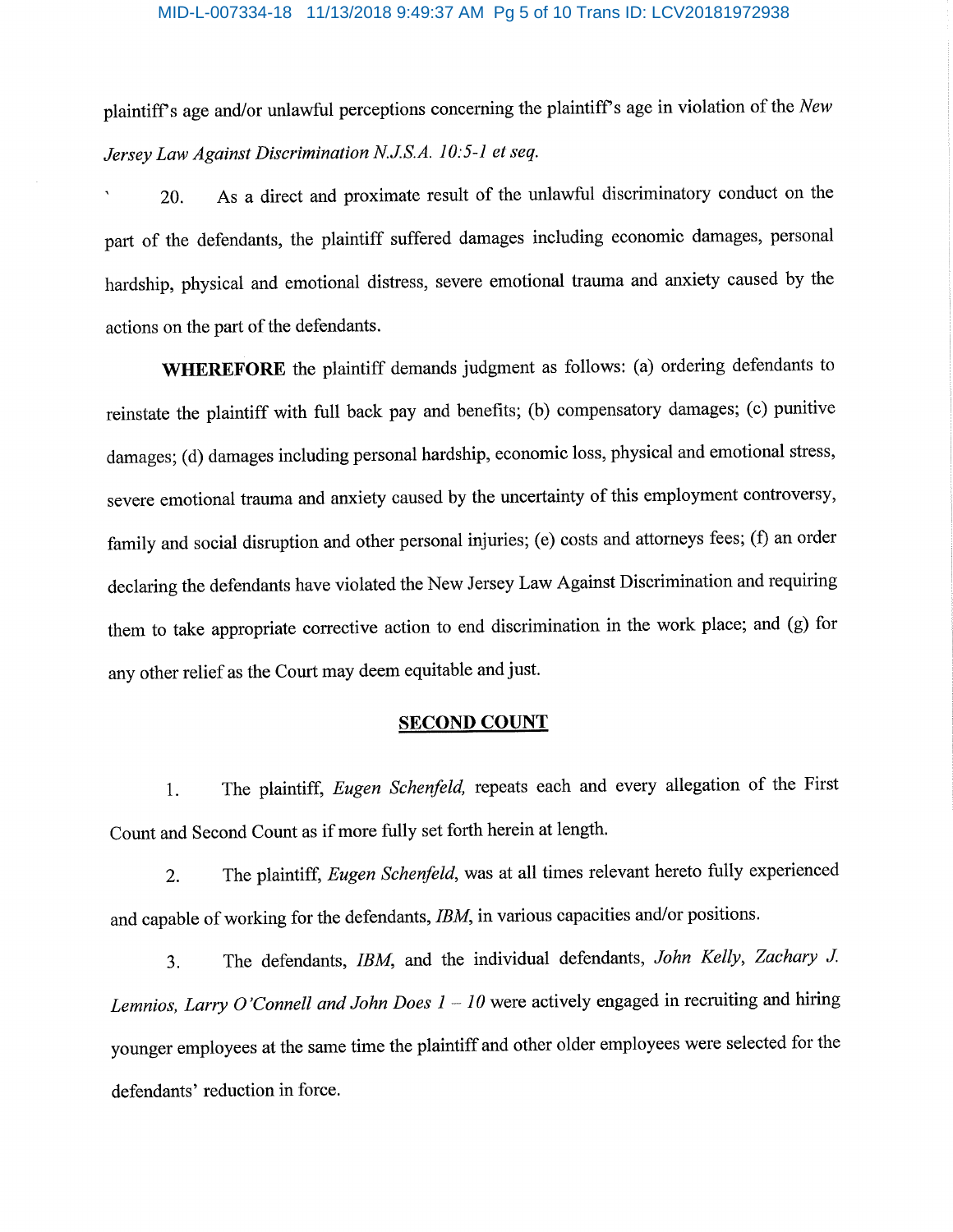# MID-L-007334-18 11/13/2018 9:49:37 AM Pg 6 of 10 Trans ID: LCV20181972938

4. The plaintiff identified and attempted to apply for open positions with the defendants, IBM, throughout the United States and in New Jersey for which he was fully capable and/or qualified based upon his education, training and experience working with the defendants.

5. The plaintiff contacted various individuals employed by the defendants, IBM, including John Kelly, Senior Vice President, and Larry O'Connell, the IBM Senior Location Executive, in charge of central and southern New Jersey seeking open positions working for the defendants, IBM.

6. When the defendants selected the plaintiff for their reduction in force, and terminated his employment, the plaintiff was designated by the defendants as an employee not subject to rehiring based upon his age; effectively blocking him from future employment with IBM.

7. The plaintiff was not considered, and not hired into any open positions for which he was qualified by the defendants, IBM.

8. The defendants at the same time the plaintiff was seeking employment with IBM, actively recruited and hired younger individuals for positions the plaintiff was capable of fulfilling including open positions which the plaintiff could perform in New Jersey and at other IBM locations.

9. The defendants' refusal to hire the plaintiff into open positions for which he was qualified was based in whole or part on unlawful discrimination against the plaintiff concerning the plaintiff's age. The conduct and practices on the part of the defendants was in direct violation of the New Jersey Law Against Discrimination N.J.S.A. 10:5-1 et seq. in that the defendants improperly considered the plaintifPs age in making a decision not to hire the plaintiff.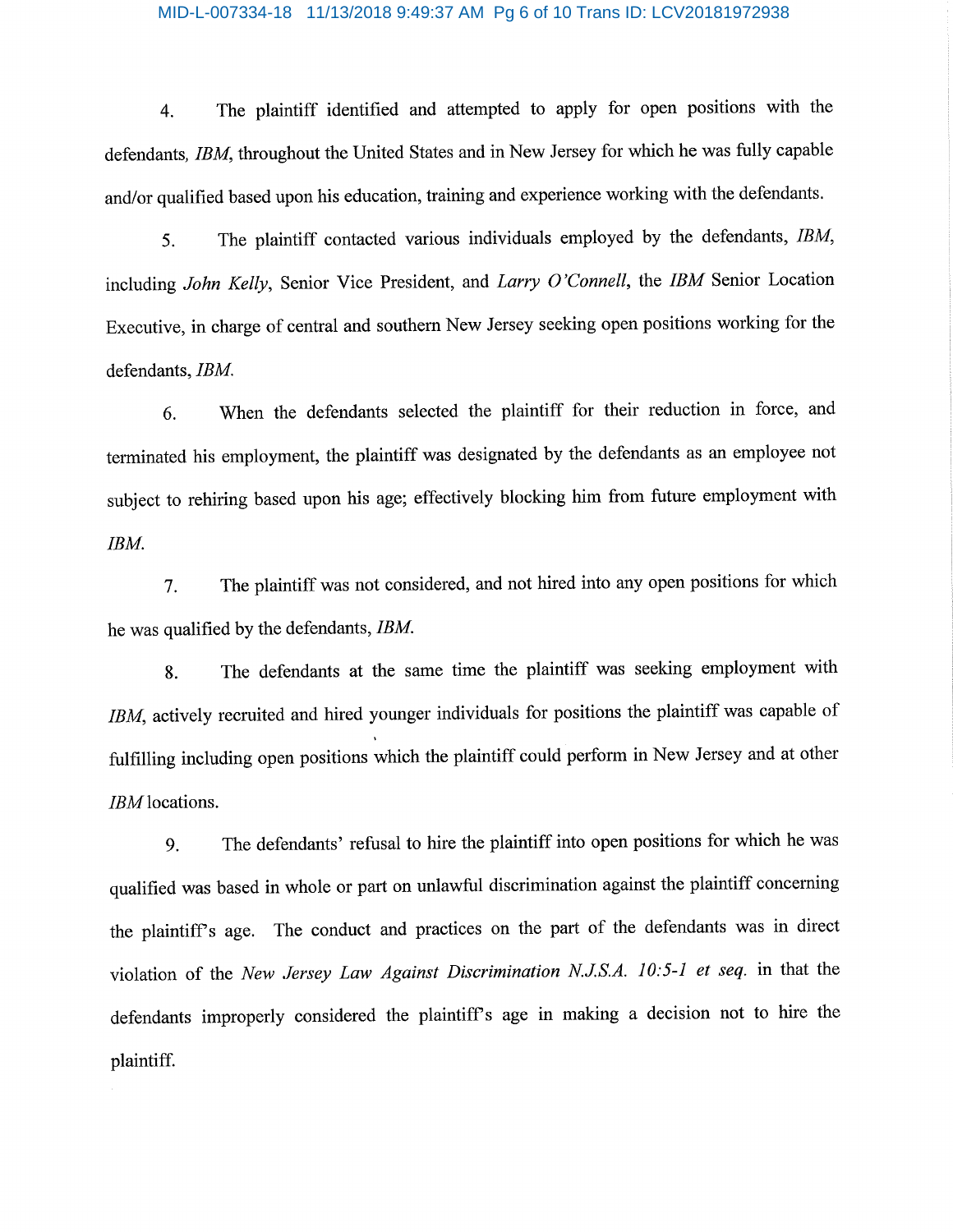# MID-L-007334-18 11/13/2018 9:49:37 AM Pg 7 of 10 Trans ID: LCV20181972938

10. As a direct and proximate result of the unlawful discriminatory conduct on the part of the defendants, the plaintiff suffered damages including economic damages, personal hardship, physical and emotional distress, severe emotional trauma and anxiety caused by the actions on the part of the defendants.

WHEREFORE the plaintiff demands judgment as follows: (a) ordering defendants to reinstate the plaintiff with fall back pay and benefits; (b) compensatory damages; (c) punitive damages; (d) damages including personal hardship, economic loss, physical and emotional stress, severe emotional trauma and anxiety caused by the uncertainty of this employment controversy, family and social disruption and other personal injuries; (e) costs and attorneys fees; (f) an order declaring the defendants have violated the New Jersey Law Against Discrimination and requiring them to take appropriate corrective action to end discrimination in the work place; and (g) for any other relief as the Court may deem equitable and just.

# THIRD COUNT

1. The plaintiff, Eugen Schenfeld, repeats each and every allegation of the First Count and Second Count as if more fully set forth herein at length.

2. The individual defendants, John Kelly, Zachary J. Lemnios, and Larry O'Connell, along with other yet unknown and undiscovered individuals employed by the defendants, John Does  $1-10$ , were at all times relevant hereto Directors, Managers and/or Supervisors of the plaintiff's employment with the defendants, and/or directly involved with the management, oversight and/or Human Resources process involved in the selection of employees chosen for the defendants reduction in force, and played a role in assisting, aiding, abetting, conspiring with, and otherwise encouraging and participating in unlawful discriminatory practices directed at the plaintiff based upon his age including the termination of the plaintiff's employment and the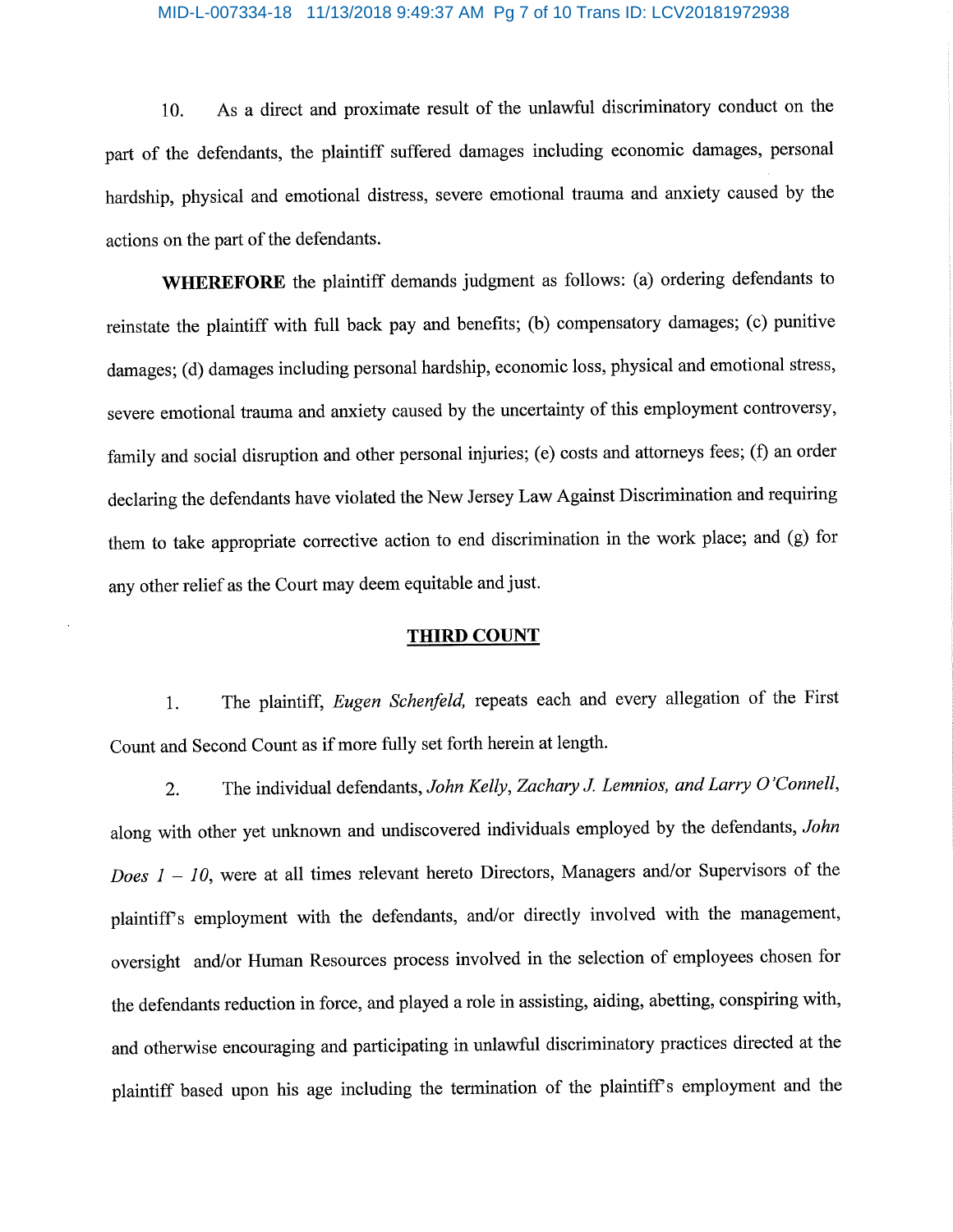# MID-L-007334-18 11/13/2018 9:49:37 AM Pg 8 of 10 Trans ID: LCV20181972938

refusal to hire the plaintiff based on unlawful age discrimination.

3. The individual defendants engaged in a pattern and practice and otherwise participated in the organization, structuring and operations of this reduction in force to further advance the business objectives of the defendants, IBM, to terminate older employees and replace their employees with younger workers.

4. The individual defendants were at all times fully aware of the unlawful and discriminatory employment practices on the part of the defendants and continued to aid, assist, coordinate and otherwise participate in the coordination and operations of the reduction in force to advance the defendants' discriminatory objectives and to actively assist in the cover-up the discriminatory actions of the defendants to terminate older employees and replace them with younger workers including the employment of the plaintiff.

5. The actions and practices on the part of the defendants were unlawful and a direct violation of the New Jersey Law Against Discrimination N.J.S.A. 10:5-12(e).

WHEREFORE the plaintiff demands judgment as follows: (a) ordering defendants to reinstate the plaintiff with full back pay and benefits; (b) compensatory damages; (c) punitive damages; (d) damages including personal hardship, economic loss, physical and emotional stress, severe emotional trauma and anxiety caused by the uncertainty of this employment controversy, family and social disruption and other personal injuries; (e) costs and attorneys fees; (f) an order declaring the defendants have violated the New Jersey Law Against Discrimination and requiring them to take appropriate corrective action to end discrimination in the work place; and (g) for any other relief as the Court may deem equitable and just.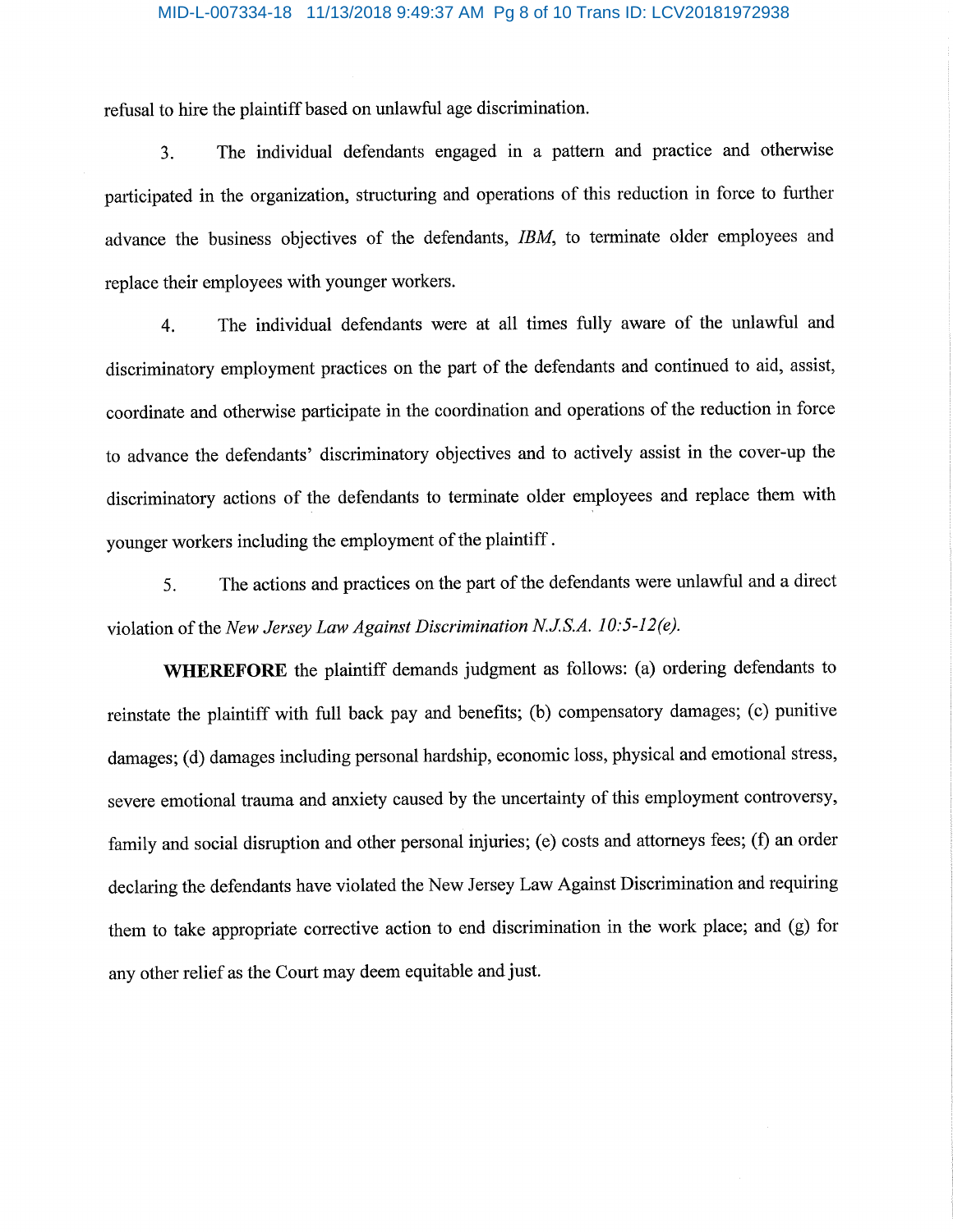# FOURTH COUNT

1. Plaintiff repeats and reiterates each and every allegation of the First Count, and Second Count and Third Counts and incorporates same as if fully set forth herein at length.

2. Defendants *ABC Corporations 1-10* are to date unknown and/or undiscovered entities including private organizations as well as any public or quasi-public bodies and/or organizations yet to be discerned who were employers of the plaintiff.

3. Defendants John Does 1-20 are to date unknown and/or undiscovered individuals including both private organizations as well any public or quasi-public bodies and/or organizations yet to be discerned who were employees of the defendant.

4. ABC Corporations 1-10 and John Does 1-20, through their agents, servants and/or employees did act to intentionally harm the plaintiff, Eugen Schenfeld, by wrongfully terminating his employment with the defendant, IBM, in violation of the Law Against Discrimination,  $N.S.A.$  10:5-1, et seq.

WHEREFORE, the plaintiff demands judgment as follows: (a) ordering defendants to reinstate the plaintiff with full back pay and benefits; (b) compensatory damages; (c) punitive damages; (d) damages including personal hardship, economic loss, physical and emotional stress, severe emotional trauma and anxiety caused by the uncertainty of this employment controversy, family and social disruption and other personal injuries; (e) costs and attorneys fees; (f) an order declaring the defendants have violated the New Jersey Law Against Discrimination and requiring them to take appropriate corrective action to end discrimination in the work place; and (g) for any other relief as the Court may deem equitable and just.